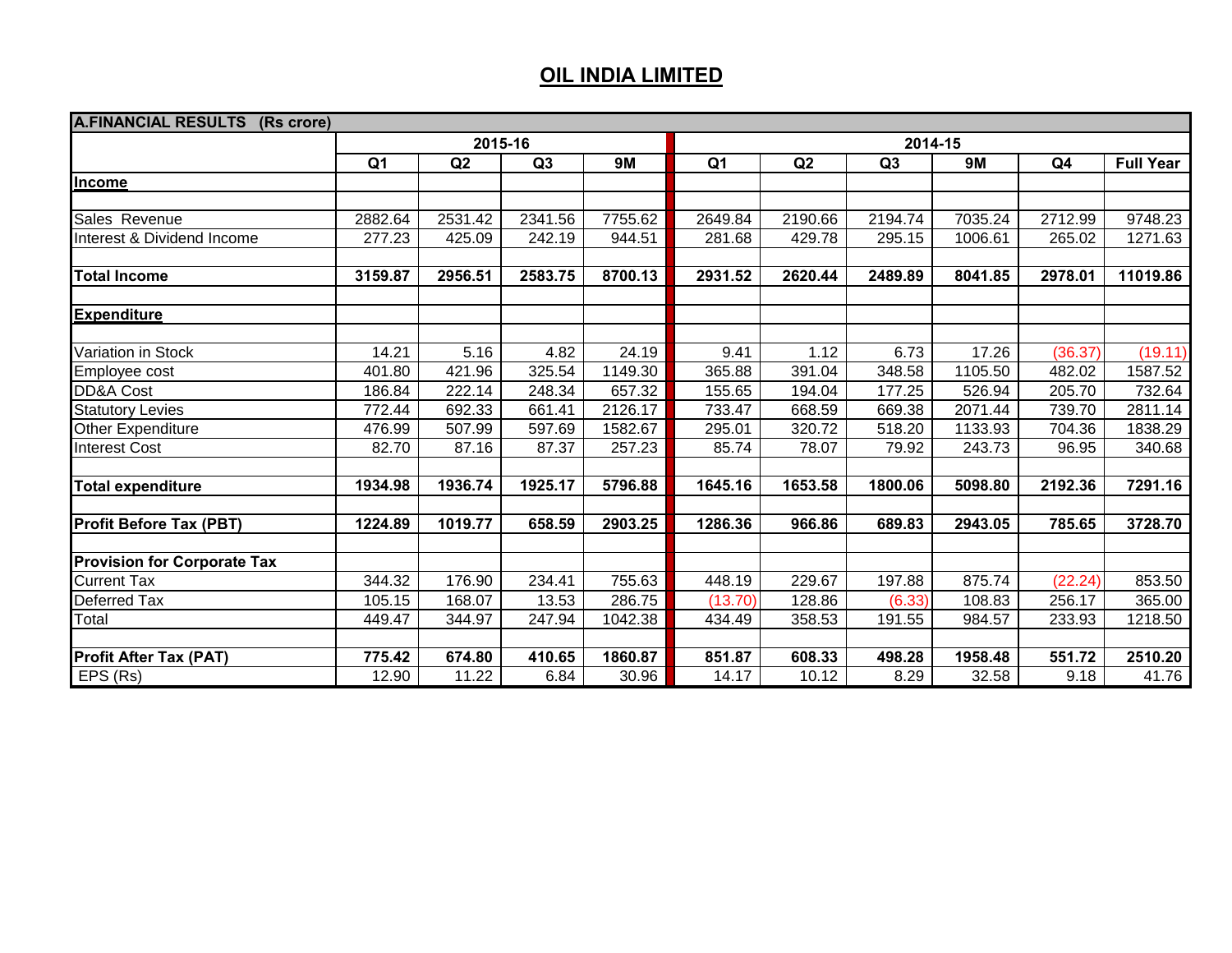| <b>B.PHYSICAL QTY</b> |                |         |        |           |                |        |        |           |        |                  |  |  |
|-----------------------|----------------|---------|--------|-----------|----------------|--------|--------|-----------|--------|------------------|--|--|
|                       |                | 2015-16 |        |           | 2014-15        |        |        |           |        |                  |  |  |
|                       | Q <sub>1</sub> | Q2      | Q3     | <b>9M</b> | Q <sub>1</sub> | Q2     | Q3     | <b>9M</b> | Q4     | <b>Full Year</b> |  |  |
| 1. Production         |                |         |        |           |                |        |        |           |        |                  |  |  |
| Crude Oil (MMT)       |                |         |        |           |                |        |        |           |        |                  |  |  |
| - OIL                 | 0.834          | 0.808   | 0.797  | 2.439     | 0.833          | 0.868  | 0.867  | 2.568     | 0.828  | 3.396            |  |  |
| - JV                  | 0.005          | 0.005   | 0.005  | 0.015     | 0.008          | 0.007  | 0.007  | 0.022     | 0.006  | 0.028            |  |  |
| Condensate            | 0.003          | 0.005   | 0.004  | 0.012     | 0.003          | 0.004  | 0.004  | 0.011     | 0.005  | 0.016            |  |  |
| Total (incl. JV)      | 0.842          | 0.818   | 0.806  | 2.466     | 0.844          | 0.879  | 0.878  | 2.601     | 0.839  | 3.440            |  |  |
|                       |                |         |        |           |                |        |        |           |        |                  |  |  |
| Gas (BCM)             |                |         |        |           |                |        |        |           |        |                  |  |  |
| - OIL                 | 0.642          | 0.702   | 0.776  | 2.120     | 0.677          | 0.694  | 0.687  | 2.058     | 0.664  | 2.722            |  |  |
| - JV                  | 0.000          | 0.000   | 0.000  | 0.000     | 0.000          | 0.000  | 0.000  | 0.000     | 0.000  | 0.000            |  |  |
| Total (incl. JV)      | 0.642          | 0.702   | 0.776  | 2.120     | 0.677          | 0.694  | 0.687  | 2.058     | 0.664  | 2.722            |  |  |
|                       |                |         |        |           |                |        |        |           |        |                  |  |  |
| O+OEG (MMT)           | 1.484          | 1.520   | 1.582  | 4.586     | 1.521          | 1.573  | 1.565  | 4.659     | 1.503  | 6.162            |  |  |
|                       |                |         |        |           |                |        |        |           |        |                  |  |  |
| LPG (TMT)             | 9.306          | 10.011  | 11.037 | 30.354    | 9.194          | 10.358 | 12.254 | 31.806    | 11.764 | 43.570           |  |  |
|                       |                |         |        |           |                |        |        |           |        |                  |  |  |
| 2.Sales               |                |         |        |           |                |        |        |           |        |                  |  |  |
| Crude Oil (MMT)       |                |         |        |           |                |        |        |           |        |                  |  |  |
| - OIL                 | 0.836          | 0.801   | 0.795  | 2.432     | 0.826          | 0.850  | 0.859  | 2.535     | 0.824  | 3.359            |  |  |
| $-$ JV                | 0.006          | 0.005   | 0.005  | 0.016     | 0.008          | 0.007  | 0.006  | 0.021     | 0.005  | 0.027            |  |  |
| Condensate            | 0.003          | 0.004   | 0.005  | 0.012     | 0.003          | 0.004  | 0.004  | 0.011     | 0.005  | 0.016            |  |  |
| Total (incl. JV)      | 0.845          | 0.810   | 0.805  | 2.460     | 0.837          | 0.861  | 0.869  | 2.567     | 0.835  | 3.402            |  |  |
| Gas Sales (BCM)       |                |         |        |           |                |        |        |           |        |                  |  |  |
| - OIL                 | 0.502          | 0.565   | 0.652  | 1.719     | 0.548          | 0.559  | 0.549  | 1.656     | 0.526  | 2.181            |  |  |
| - J $V$               | 0.000          | 0.000   | 0.000  | 0.000     | 0.000          | 0.000  | 0.000  | 0.000     | 0.000  | 0.000            |  |  |
| Total (incl. JV)      | 0.502          | 0.565   | 0.652  | 1.719     | 0.548          | 0.559  | 0.549  | 1.656     | 0.526  | 2.181            |  |  |
|                       |                |         |        |           |                |        |        |           |        |                  |  |  |
| LPG (TMT)             | 9.350          | 9.697   | 11.448 | 30.495    | 9.538          | 10.168 | 11.805 | 31.511    | 11.945 | 43.456           |  |  |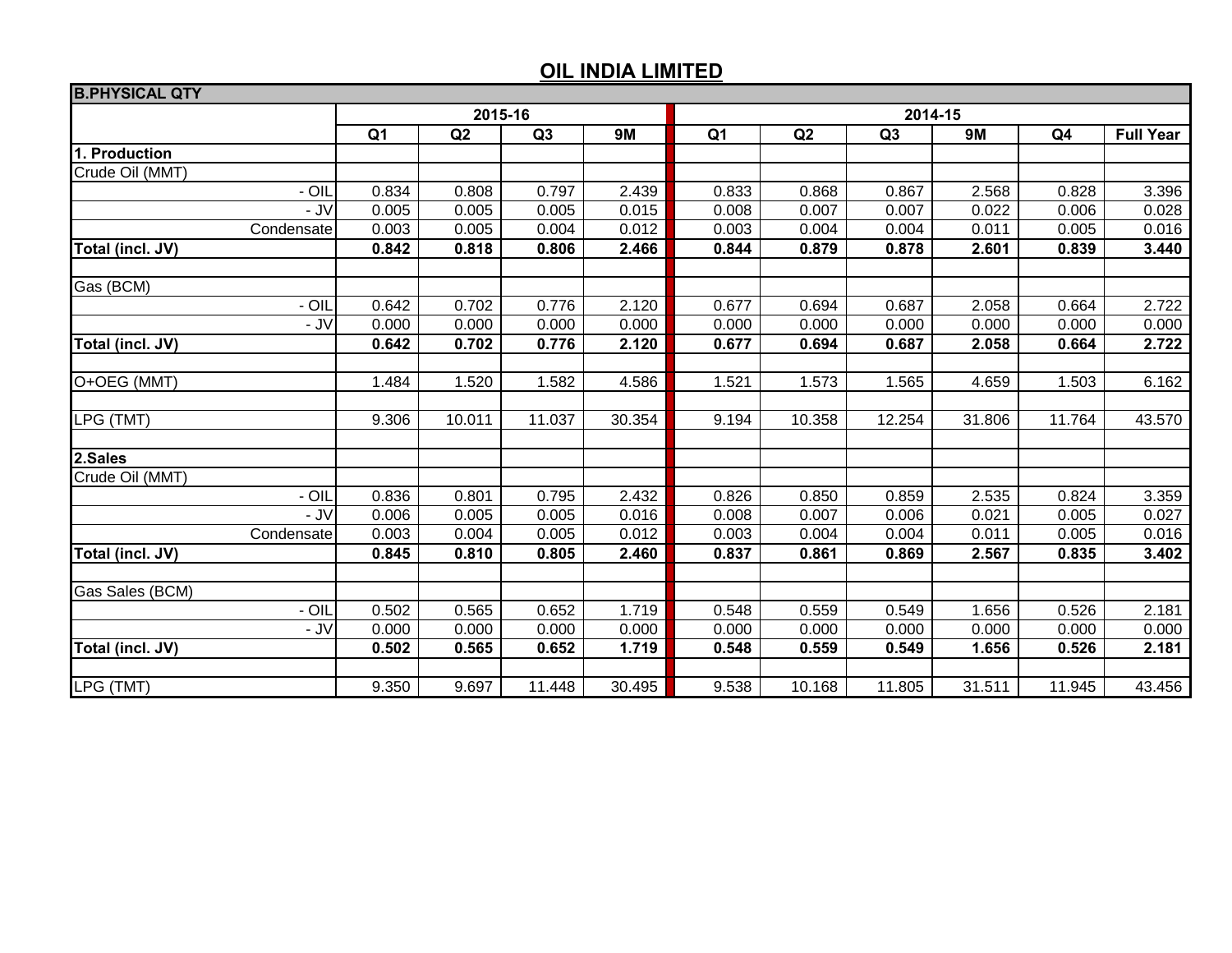| <b>C. FINANCIAL FIGURES (Rs crore)</b> |                |         |         |           |                |         |                |           |         |                  |  |  |
|----------------------------------------|----------------|---------|---------|-----------|----------------|---------|----------------|-----------|---------|------------------|--|--|
|                                        |                |         | 2015-16 |           | 2014-15        |         |                |           |         |                  |  |  |
|                                        | Q <sub>1</sub> | Q2      | Q3      | <b>9M</b> | Q <sub>1</sub> | Q2      | Q <sub>3</sub> | <b>9M</b> | Q4      | <b>Full Year</b> |  |  |
| <b>Crude Oil Sales</b>                 |                |         |         |           |                |         |                |           |         |                  |  |  |
| - Excl JV                              | 2167.91        | 1716.97 | 1564.08 | 5448.96   | 1985.12        | 1504.03 | 1452.22        | 4941.37   | 1962.32 | 6903.69          |  |  |
| -JV                                    | 17.30          | 13.66   | 11.34   | 42.30     | 33.52          | 28.28   | 24.63          | 86.43     | 9.25    | 95.68            |  |  |
| Total (incl. JV)                       | 2185.21        | 1730.63 | 1575.42 | 5491.26   | 2018.64        | 1532.31 | 1476.85        | 5027.80   | 1971.57 | 6999.37          |  |  |
| <b>Gas Sales</b>                       |                |         |         |           |                |         |                |           |         |                  |  |  |
| - Excl JV                              | 410.81         | 477.90  | 473.26  | 1361.97   | 348.20         | 359.47  | 433.22         | 1140.89   | 452.76  | 1593.65          |  |  |
| -JV                                    | 0.00           | 0.00    | 0.00    | 0.00      | 0.00           | 0.00    | 0.00           |           | 0.00    | 0.00             |  |  |
| Total (incl. JV)                       | 410.81         | 477.90  | 473.26  | 1361.97   | 348.20         | 359.47  | 433.22         | 1140.89   | 452.76  | 1593.65          |  |  |
|                                        |                |         |         |           |                |         |                |           |         |                  |  |  |
| <b>LPG</b>                             | 32.52          | 30.33   | 33.64   | 96.49     | 35.45          | 35.57   | 14.03          | 85.05     | 42.99   | 128.04           |  |  |
| Condensate                             | 10.15          | 16.65   | 14.61   | 41.41     | 19.80          | 24.74   | 18.51          | 63.05     | 16.97   | 80.02            |  |  |
| <b>Transportation Income</b>           | 81.75          | 101.74  | 102.60  | 286.09    | 87.19          | 101.80  | 105.84         | 294.83    | 73.70   | 368.53           |  |  |
| Total Excl. JV                         | 124.42         | 148.72  | 150.85  | 423.99    | 142.44         | 162.11  | 138.39         | 442.93    | 133.66  | 576.59           |  |  |
| JV Share                               | 0.00           | 0.00    | 0.00    | 0.00      | 0.00           | 0.00    | 0.00           |           | 0.00    | 0.00             |  |  |
| Total Incl. JV                         | 124.42         | 148.72  | 150.85  | 423.99    | 142.44         | 162.11  | 138.39         | 442.93    | 133.66  | 576.59           |  |  |
|                                        |                |         |         |           |                |         |                |           |         |                  |  |  |
| Income from Renewable resources        | 27.31          | 38.03   | 16.86   | 82.20     | 19.79          | 21.22   | 10.03          | 51.04     | 11.53   | 62.56            |  |  |
|                                        |                |         |         |           |                |         |                |           |         |                  |  |  |
| Income from OFC Fibre Leasing          | 2.35           | 2.37    | 2.34    | 7.06      | 2.36           | 2.32    | 2.33           | 7.01      | 2.41    | 9.42             |  |  |
|                                        |                |         |         |           |                |         |                |           |         |                  |  |  |
| <b>Sale Revenue</b>                    | 2750.10        | 2397.65 | 2218.73 | 7366.48   | 2531.43        | 2077.43 | 2060.81        | 6669.67   | 2571.93 | 9241.59          |  |  |
|                                        |                |         |         |           |                |         |                |           |         |                  |  |  |
| Claim towards Natural Gas Subsidy      | 130.71         | 131.18  | 121.06  | 382.95    | 113.71         | 110.59  | 131.22         | 355.52    | 138.93  | 494.45           |  |  |
| Income from Services                   | 1.83           | 2.59    | 1.77    | 6.19      | 4.70           | 2.64    | 2.71           | 10.05     | 2.14    | 12.19            |  |  |
| <b>Other Operating Income</b>          | 132.54         | 133.77  | 122.83  | 389.14    | 118.41         | 113.23  | 133.93         | 365.57    | 141.07  | 506.64           |  |  |
|                                        |                |         |         |           |                |         |                |           |         |                  |  |  |
| <b>Revenue from operations</b>         | 2882.64        | 2531.42 | 2341.56 | 7755.62   | 2649.84        | 2190.66 | 2194.74        | 7035.24   | 2712.99 | 9748.23          |  |  |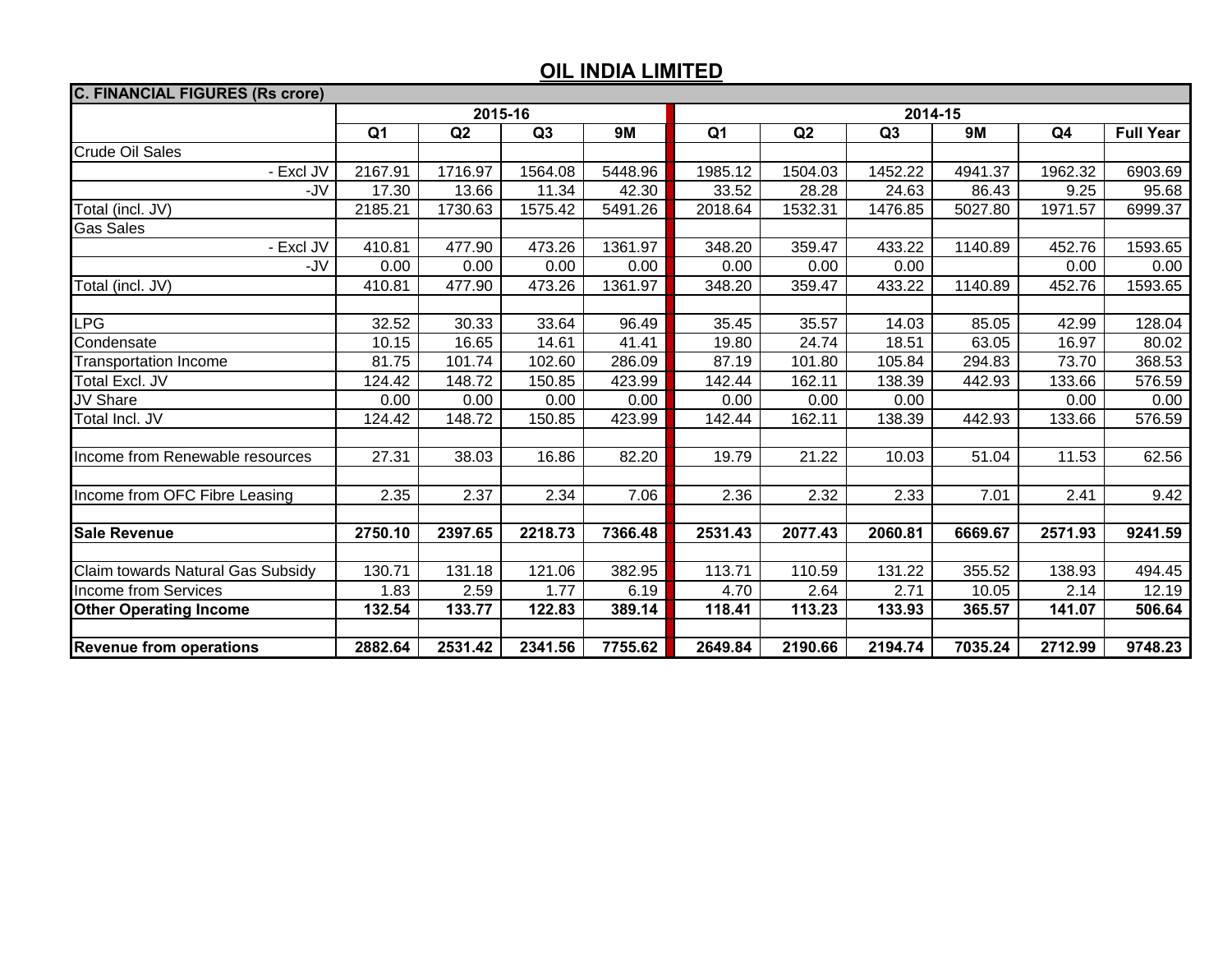| <b>D. CRUDE OIL PRICE &amp; SUBSIDY</b>                        |                |         |         |           |                |          |          |           |                |                  |  |  |
|----------------------------------------------------------------|----------------|---------|---------|-----------|----------------|----------|----------|-----------|----------------|------------------|--|--|
|                                                                |                |         | 2015-16 |           | 2014-15        |          |          |           |                |                  |  |  |
|                                                                | Q <sub>1</sub> | Q2      | Q3      | <b>9M</b> | Q <sub>1</sub> | Q2       | Q3       | <b>9M</b> | Q <sub>4</sub> | <b>Full Year</b> |  |  |
| 1. Crude Oil Price in USD/BBL                                  |                |         |         |           |                |          |          |           |                |                  |  |  |
| (USD/BBL)                                                      |                |         |         |           |                |          |          |           |                |                  |  |  |
| Pre - Discount                                                 | 61.85          | 48.72   | 42.02   | 50.90     | 108.35         | 101.25   | 74.93    | 94.45     | 53.64          | 84.25            |  |  |
| Less: Discount                                                 | 4.43           | 2.29    | 0.00    | 2.25      | 51.94          | 60.34    | 36.70    | 49.49     | 0.00           | 37.31            |  |  |
| Post Discount                                                  | 57.42          | 46.43   | 42.02   | 48.65     | 56.41          | 40.91    | 38.23    | 44.96     | 53.64          | 46.94            |  |  |
|                                                                |                |         |         |           |                |          |          |           |                |                  |  |  |
| Post Discount-(Rs/BBL)                                         | 3644.45        | 3016.56 | 2770.38 | 3152.03   | 3373.32        | 2479.56  | 2367.58  | 2732.67   | 3338.55        | 2870.38          |  |  |
| <b>Exchange Rate</b>                                           | 63.47          | 64.97   | 65.93   | 64.79     | 59.80          | 60.61    | 61.93    | 60.78     | 62.24          | 61.15            |  |  |
|                                                                |                |         |         |           |                |          |          |           |                |                  |  |  |
| 2. Impact of Under Recovery (Rs crore)                         |                |         |         |           |                |          |          |           |                |                  |  |  |
| <b>Subsidy Discount</b>                                        | 167.43         | 84.51   | 0.00    | 251.94    | 1846.55        | 2238.30  | 1437.73  | 5522.58   | 0.00           | 5522.58          |  |  |
| <b>Statutory Levies</b>                                        | 27.91          | 14.08   | 0.00    | 41.99     | 304.61         | 369.71   | 232.32   | 906.64    | 0.00           | 906.64           |  |  |
| Impact on PBT                                                  | 139.52         | 70.43   | 0.00    | 209.95    | 1541.94        | 1868.59  | 1205.41  | 4615.94   | 0.00           | 4615.94          |  |  |
| Impact on PAT                                                  | 89.04          | 46.60   | 0.00    | 134.56    | 1034.52        | 1175.68  | 802.15   | 3107.50   | 0.00           | 3107.50          |  |  |
|                                                                |                |         |         |           |                |          |          |           |                |                  |  |  |
| 3. Upstream Share of Under Recovery (Rs crore)                 |                |         |         |           |                |          |          |           |                |                  |  |  |
| <b>ONGC</b>                                                    | 1132.99        | 595.52  | 0.00    | 1728.51   | 13200.10       | 13641.25 | 9458.27  | 36299.62  | 0.00           | 36299.62         |  |  |
| OIL                                                            | 167.43         | 84.51   | 0.00    | 251.94    | 1846.55        | 2238.30  | 1437.73  | 5522.58   | 0.00           | 5522.58          |  |  |
| <b>GAIL</b>                                                    | 0.00           | 0.00    | 0.00    | 0.00      | 500.00         | 500.00   | 0.00     | 1000.00   | 0.00           | 1000.00          |  |  |
|                                                                |                |         |         |           |                |          |          |           |                |                  |  |  |
| <b>Total</b>                                                   | 1300.42        | 680.03  | 0.00    | 1980.45   | 15546.65       | 16379.55 | 10896.00 | 42822.20  | 0.00           | 42822.20         |  |  |
|                                                                |                |         |         |           |                |          |          |           |                |                  |  |  |
| 4. Distribution of Upstream Share of Under Recovery (Rs crore) |                |         |         |           |                |          |          |           |                |                  |  |  |
| <b>IOCL</b>                                                    | 878.84         | 461.57  | 0.00    | 1340.41   | 8107.21        | 9097.81  | 6115.74  | 23320.76  | 276.35         | 23597.11         |  |  |
| <b>BPCL</b>                                                    | 203.33         | 58.72   | 0.00    | 262.05    | 3830.56        | 3530.79  | 2332.88  | 9694.23   | (1331.35)      | 8362.88          |  |  |
| <b>HPCL</b>                                                    | 218.25         | 159.74  | 0.00    | 377.99    | 3608.88        | 3750.95  | 2447.38  | 9807.21   | 1055.00        | 10862.21         |  |  |
|                                                                |                |         |         |           |                |          |          |           |                |                  |  |  |
| <b>Total</b>                                                   | 1300.42        | 680.03  | 0.00    | 1980.45   | 15546.65       | 16379.55 | 10896.00 | 42822.20  | 0.00           | 42822.20         |  |  |
|                                                                |                |         |         |           |                |          |          |           |                |                  |  |  |
| 5. Distribution of OIL's Share of Under Recovery (Rs crore)    |                |         |         |           |                |          |          |           |                |                  |  |  |
| <b>IOCL</b>                                                    | 99.14          | 31.43   | 0.00    | 130.57    | 762.00         | 910.26   | 612.30   | 2284.56   | 0.00           | 2284.56          |  |  |
| <b>BPCL</b>                                                    | 68.29          | 53.08   | 0.00    | 121.37    | 1084.55        | 1328.04  | 825.43   | 3238.02   | 0.00           | 3238.02          |  |  |
| <b>HPCL</b>                                                    | 0.00           | 0.00    | 0.00    | 0.00      | 0.00           | 0.00     | 0.00     | 0.00      | 0.00           | 0.00             |  |  |
| <b>Total</b>                                                   | 167.43         | 84.51   | 0.00    | 251.94    | 1846.55        | 2238.30  | 1437.73  | 5522.58   | 0.00           | 5522.58          |  |  |